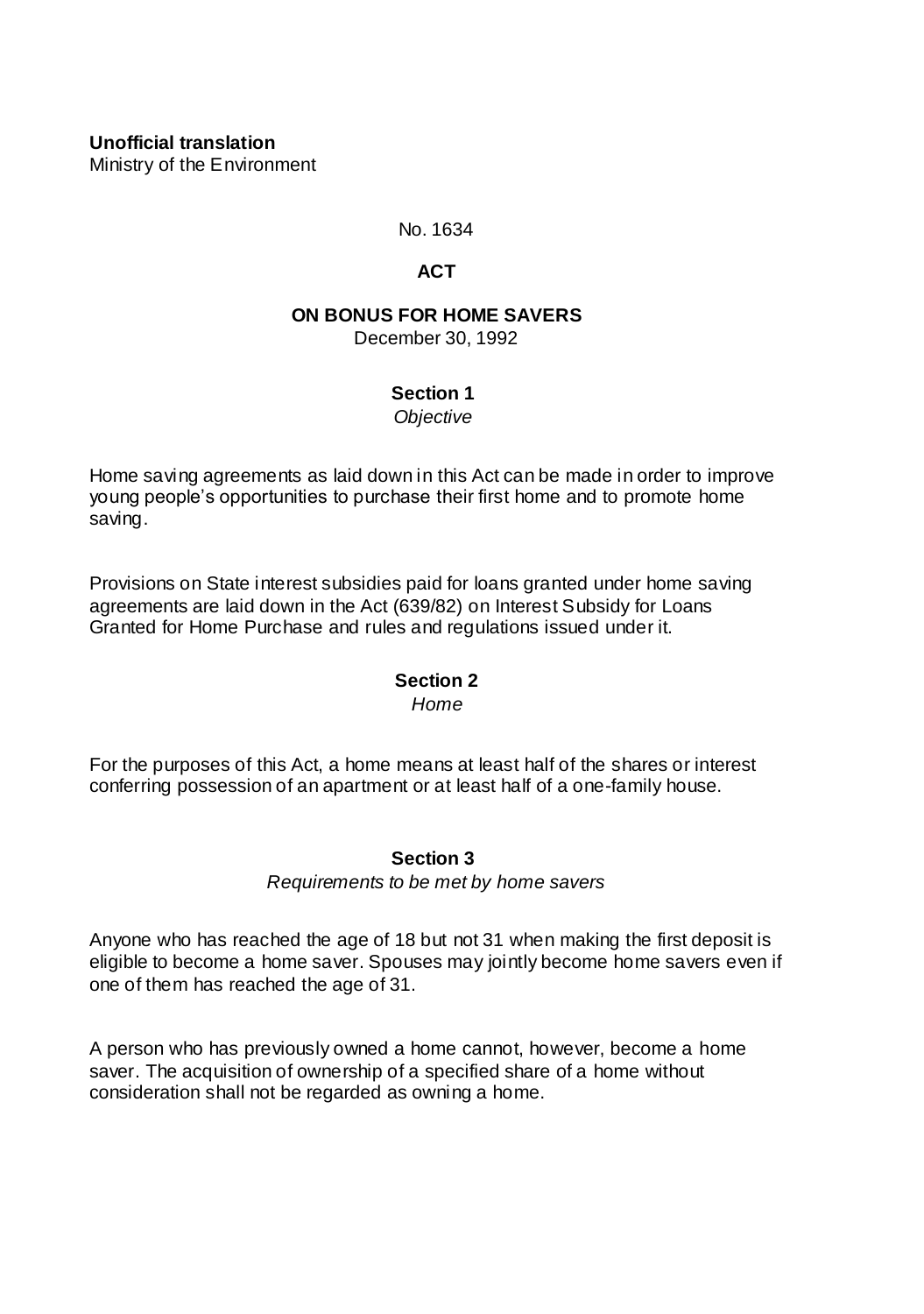#### **Section 4**

#### *Home saving agreement*

A home saving agreement means an agreement between a home saver and a financial institution in which the saver under-takes to deposit funds in a home saver's bonus interest account for the purchase of his/her first home, and in which the financial institution and the saver agree on a bridging loan. Before the last deposit is made, a new party who meets the requirements laid down in section 3 may join the home saving agreement.

For the purposes of this Act, a financial institution is any credit institution which accepts deposits from the public.

### **Section 5**

#### *Required savings*

Deposits shall be made in the home saver's bonus interest account in at least eight calendar quarters. The minimum and maximum amount of such deposits shall be laid down by decree. The sum of the deposits and the interest and bonus interest paid thereon shall correspond to ten per cent of the trade or purchase price of the home. The bonus interest part of this sum shall be calculated up to the date when the amount of the bridging loan is agreed upon. (13.5.2005/288)

The home saver may agree with the financial institution that funds other than those deposited in the home saver's account will be used to finance the home. In this case, the total sum of the deposits may be less than the percentage laid down in paragraph 1. In calculating the amount of the bridging loan, funds other than those deposited in the home saver's bonus interest account shall be disregarded.

### **Section 6**

#### *Prerequisites for the home to be purchased*

Any home purchased under a home saving agreement must be located in Finland.

No home in which the home saver is already living, de facto and de jure, before the transaction takes place can be purchased under a home saving agreement, unless occupancy is based on tenancy or the saver is purchasing the home from his/her own parents.

Notwithstanding, the provisions of paragraph 2 regarding the purchase of a home occupied on the basis of tenancy shall not apply if the home was already partly or wholly in the saver's use before the lease was drawn up.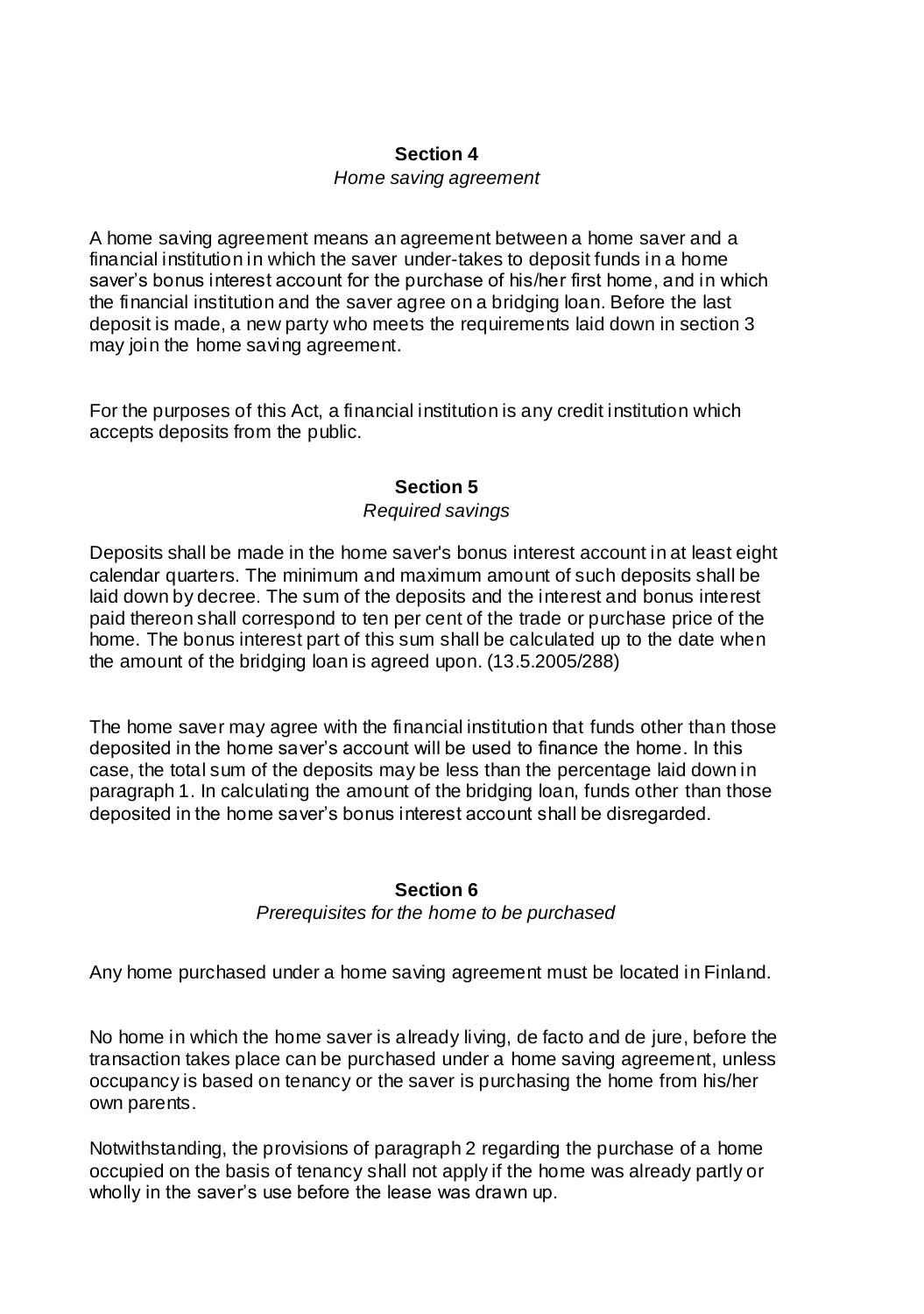## **Section 7**

### *Interest and bonus interest payable on home saving deposits*

The financial institution shall pay interest on home saving deposits the amount of which shall be laid down by decree. In addition, the financial institution shall pay bonus interest on the deposits for the year in which the first deposit was made and for up to five calendar years thereafter. The bonus interest rate shall be set in the saving agreement. The minimum and maximum amount of the bonus interest shall be laid down by decree. (23.12.1999/1300)

The bonus interest shall be paid once the home saver has fulfilled the terms of the saving agreement and the contract of sale for the home has been concluded or the building supervision authority has performed the final inspection required for approval for use of the home built by or for the saver.

#### **Section 8**

*Combining and dividing home saving agreements.*

If two home saving agreements that were originally separate are combined or a single home is otherwise purchased on the basis of separate agreements, no more than the maximum amount prescribed for deposits shall be taken into account for each calendar quarter in calculating the amount of the bridging loan.

Home savers who have jointly concluded a home saving agree-ment may agree with the financial institution on dividing the deposits between them. In this event, each saver shall have the right to conclude a separate home saving agreement and continue to make deposits provided that he/she does not with-draw the funds for some other purpose in conjunction with the division. If spouses divide a joint home saving agreement, each spouse may purchase a home under his/her own agreement only after their divorce has gained legal force.

### **Section 9**

*Suspension of a home saving agreement*

A home saving agreement shall be suspended and the saver shall not be entitled to a loan under the agreement if: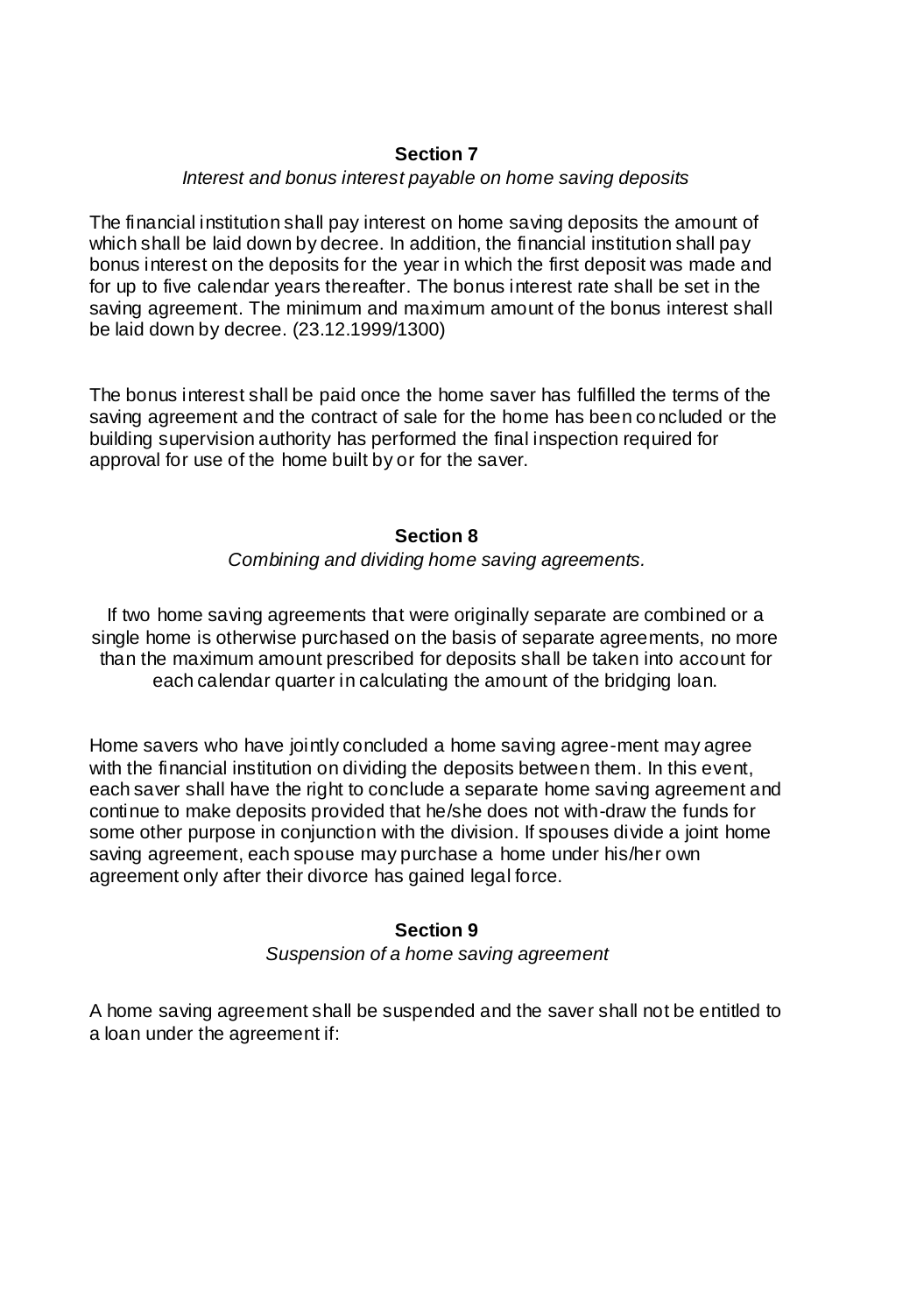1) the saver withdraws funds deposited or interest accrued in the home saver's bonus interest account before fulfilling the terms of the home saving agreement and before a contract of sale has been drawn up for the home or construc tion has begun; or

2) the saver acquires a home for consideration during the saving period before having deposited at least half of the instalments stipulated in a current home saving agreement.

### **Section 10**

#### *Exemption from tax*

Any deposit made in accordance with this Act or any part thereof made before the end of a tax year shall not be regarded as a taxable asset; nor shall any interest or bonus interest paid by a financial institution on such deposit be regarded as taxable income in the taxation of income and property; nor shall the tax at source referred to in the Act (1341/90) on Tax at Source on Interest Income be paid on interest or bonus interest.

### **Section 11**

### *Notification duty*

Home savers shall provide the financial institution with their own persona l identity number and that of their spouse in order to enable verification that the conditions for granting an interest subsidy are fulfilled. If the saver acquires a specified share of a home under a home saving agreement, he/she shall also provide the financial institution with the personal identity numbers of any other owners of the home.

In order to enable verification that the conditions for granting an interest subsidy are fulfilled, the financial institution shall provide the State Treasury with said personal identity numbers when the first application for the payment of interest compensation is submitted.

## **Section 12**

### *More detailed provisions*

More detailed provisions on the conditions set for homes and home savers, on the drawing up and amending of home saving agreements and on the general terms for home saving agree-ments, as laid down in this Act, may be issued by decree.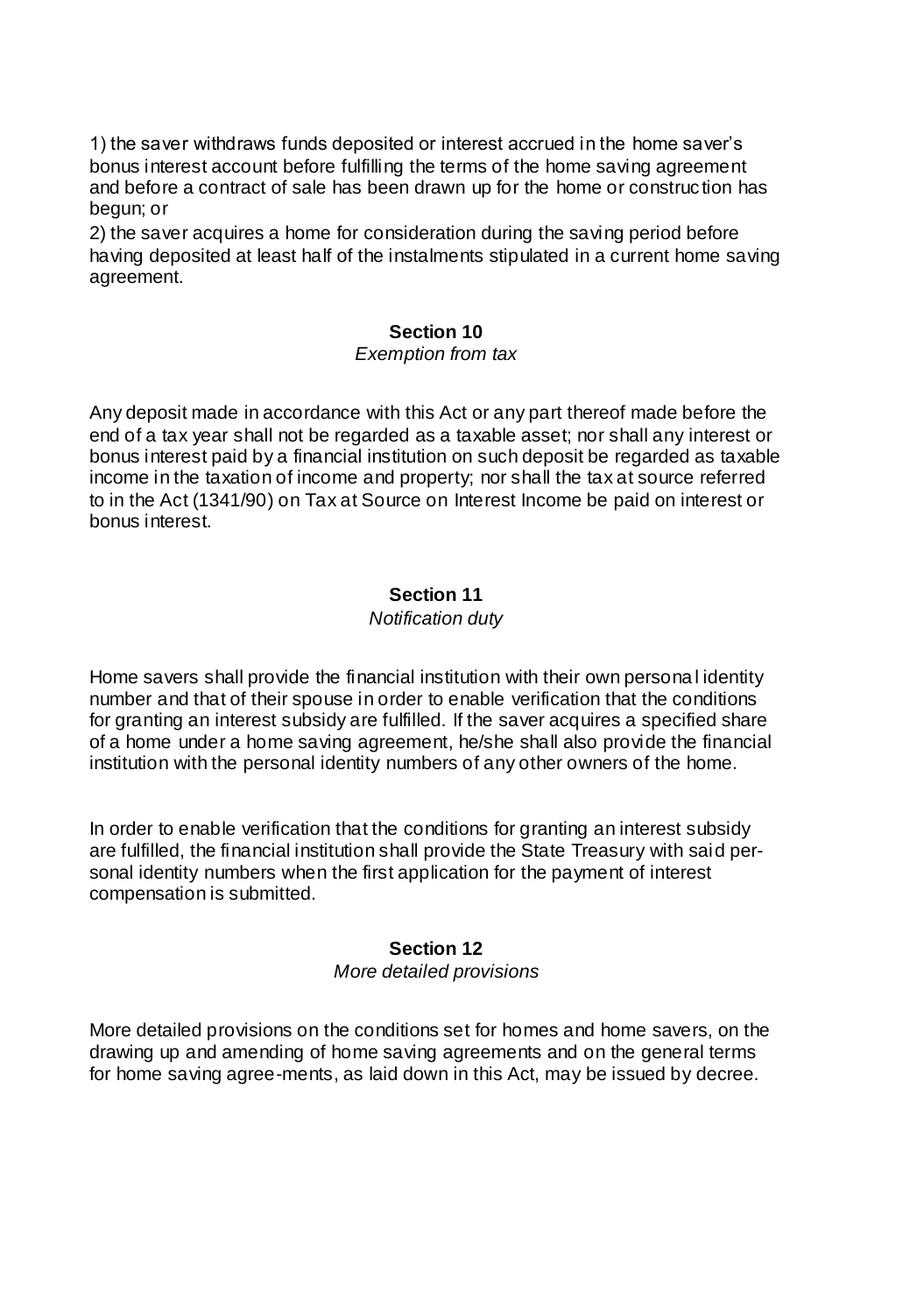### **Section 13**

### *Entry into force*

This Act comes into force on January 1, 1993.

This Act repeals the Act (862/80) on Bonus Interest for Home Savers of December 19, 1980 and subsequent amendments thereto.

Measures needed to enforce this Act may be taken before it comes into effect.

### **Section 14**

*Transitional provisions*

Without prejudice to section 3, paragraph 1, of this Act, a person who has not reached the age of 40 before making the first deposit may become a home saver if the home saving agreement is concluded within six months of this Act's entry into force.

After the entry into force of this Act, the provisions of the Act repealed by Section 13, paragraph 2, above, as they stood when this Act came into force, shall continue to apply, except for the provisions on paying the home saver's bonus to home saving agreements concluded under the repealed Act. Notwithstanding, a specified share of a home may in this event, and subject to the restrictions laid down in Section 2 of this Act, be purchased under a home saving agreement if the home saver and financial institution so agree. (27.7.2001/703)

*Entry into force of amended provisions:*

### **28.3.1996/206:**

This Act comes into force on April 1, 1996.

It shall apply to home saving agreements made prior to the entry into force of the Act only if the home saver and the financial institution so agree.

Measures needed to enforce this Act may be taken before it comes into effect.

### **23.12.1999/1300:**

This Act comes into force on January 1, 2000.

The Act shall apply to the interest and bonus interest accrued on June 1, 2000 and thereafter also in cases where the interest is paid before June 1, 2000.

## **27.7.2001/703:**

This Act comes into force on January 1, 2002.

Measures needed to enforce this Act may be taken before it comes into effect.